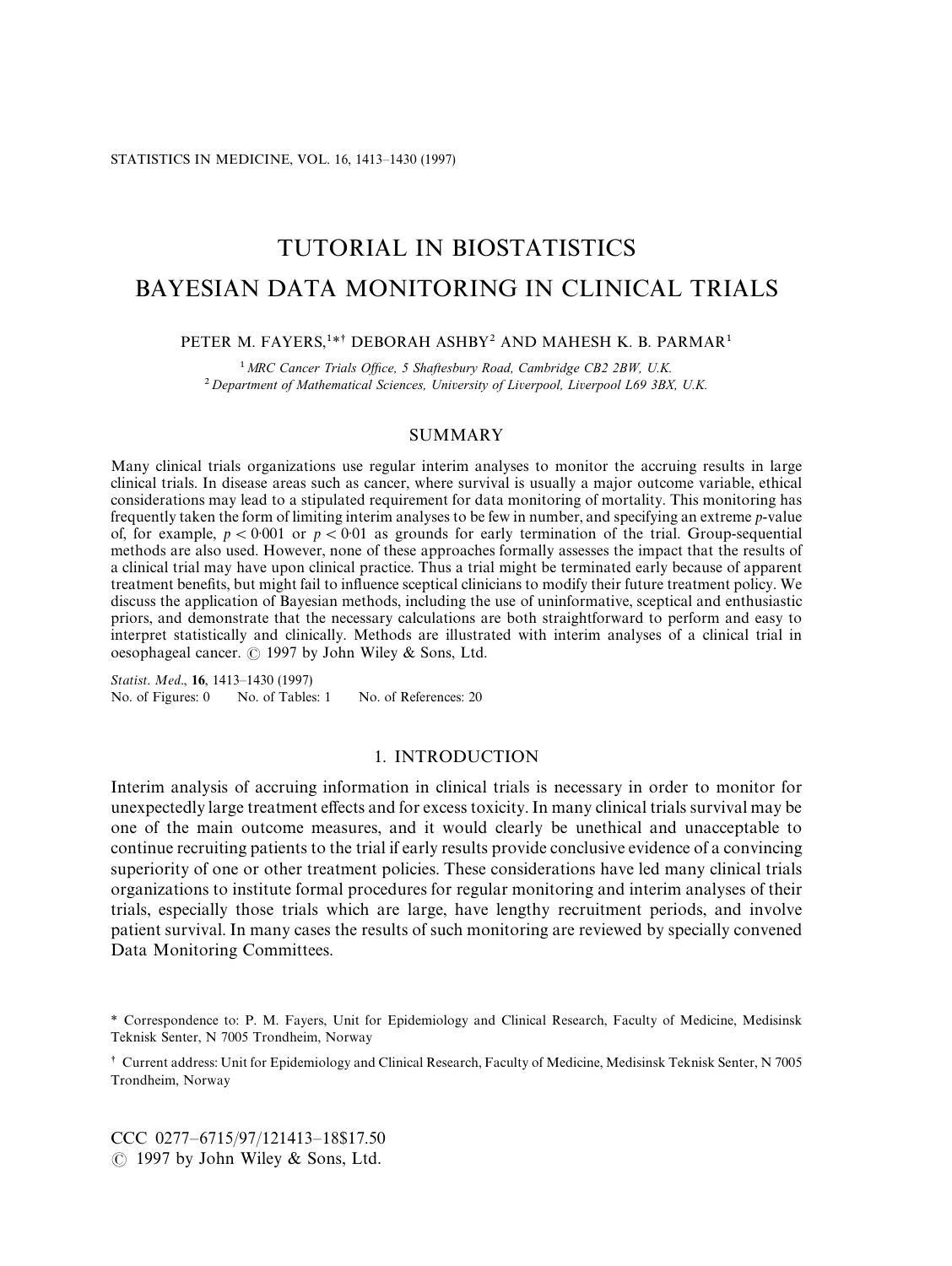Bayesian methods which may be used for data monitoring in clinical trials are illustrated, and a simple exposition provided showing how to apply these techniques. Previously published papers on this subject have tended either to be theoretical or to be wide ranging;<sup>1-6</sup> in all cases, details of the methods have been presented in a manner which may not be readily accessible to those who simply seek to apply Bayesian methods to their own trials but find the mathematics unfamiliar. In this paper the description of the methods should be sufficiently simple for non-mathematical readers to appreciate the objectives, to be able to perform the calculations, and to understand the interpretation of the results; however, mathematical details intended for applied statisticians are also included. Thus this tutorial adopts a position mid-way between exposition and 'cook-book', and should be suitable for both clinicians and statisticians involved in clinical trials.

Three worked examples are given, based upon data monitoring of the Medical Research Council (MRC) OE02 trial which is evaluating the role of surgery with or without adjuvant chemotherapy for treatment of patients with oesophageal carcinoma. Confidentiality precludes the publication of interim results, and so hypothetical scenarios are presented illustrating monitoring of: (i) a trial with positive results, but at an early stage of patient recruitment; (ii) the same trial at a later stage, when early termination would be recommended, and (iii) a trial which could be terminated because early results suggest there is unlikely to be any treatment difference. These examples relate to survival comparisons, which are very pertinent to trials in many disease areas, but adaptation to binary or continuous endpoints is relatively simple.

# 2. MONITORING OF CLINICAL TRIALS

When a trial accrues patients over several years, results on earlier patients become available before the later ones are randomized. If the results look promising in favour of one treatment, the question can arise as to whether the trial should be terminated early. In particular, if the early results provide reasonably conclusive evidence of an advantage in favour of one of the treatments, it may be considered unethical to continue recruiting patients. This especially applies to clinical trials in potentially fatal diseases, in which patients receiving an inferior therapy may be at higher risk of death. It is crucial that such studies should be closely monitored so that if the new treatment has an effect that is larger than expected the trial may be terminated early; it is equally crucial that if the new treatment is unexpectedly found to be inferior, the trial should also terminate early. However, even where survival is not the primary outcome, it may still be unethical to continue exposing patients to an inferior treatment. Furthermore, one can also argue that it is an abuse of research funds to continue even a harmless clinical trial beyond the point at which there is sufficient evidence as to which therapy more is effective. Thus many clinical trial protocols contain explicit statements about the frequency and timing of interim analyses, and many trials have a formal, independent Data Monitoring Committee which is assigned the task of overseeing the monitoring of the trial.7

Superficially, therefore, it might appear that clinical trials should be terminated as soon as there is a convincing and statistically significant difference between the treatments. Thus one might envisage a sequential or group sequential trial,<sup>7,8</sup> which would specify a stopping rule based upon formal statistical tests. This approach is being used in a few MRC trials, albeit with some reservations.<sup>9</sup> It is worth remembering that if a trial was important enough to start in the light of the knowledge available then caution should be exercised before too lightly concluding that there is sufficient evidence to terminate the trial; hence *p*-values alone are unlikely to suffice for decision making about the future of a clinical trial, although they may be an important consideration.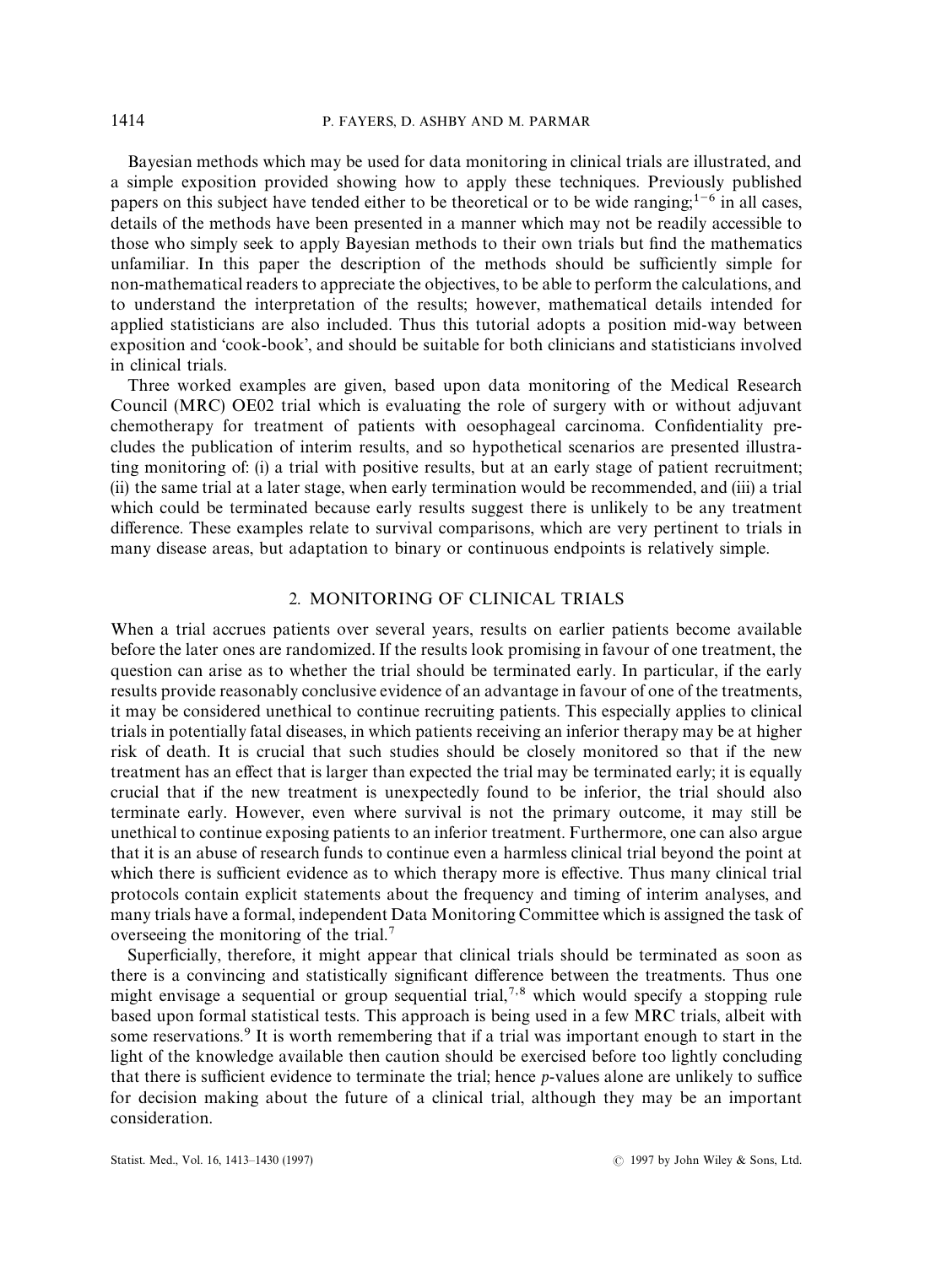Nevertheless, there is an opposing school of thought which argues persuasively that the role of a clinical trial is to influence clinical opinion and clinical practice. Thus if a clinical trial detects a large treatment effect after half the patients have been entered, and as a consequence is terminated early, that trial may be received with considerable scepticism by clinicians; despite any significant *p*-values that are cited, many clinicians may still remain unconvinced by the weight of evidence that has been produced. These clinicians are likely to continue treating new patients in the same way that they have done in the past. The clinical trial, therefore, will have failed in its primary objective. Through early termination, it has failed to obtain sufficient evidence to alter the management and therapy of future patients. This philosophy has led many trialists to be cautious about stopping recruitment prematurely. The ISIS (International Study of Infarct Survival) trials, for example, explicitly state in the protocols that the Data Monitoring Committee will only disclose interim results to the steering committee if there is 'both (a) ''proof beyond all reasonable doubt'' that for all, or for some, types of patient one particular treatment is clearly indicated or contraindicated in terms of net difference in mortality, and (b) evidence that might reasonably be expected to influence materially the patient management of many clinicians who are already aware of the other main trial results'; the protocol also suggests that this might perhaps correspond to a difference of at least three standard deviations.<sup>10</sup> The need to convince others is also formalized by the drug regulatory process, and a trial that has stopped early may fail to convince regulators; for this reason, too, many trialists are wary of premature termination of patient recruitment.

The concept of the role of a clinical trial being to influence clinical opinion has a number of important consequences. In particular, it implies that statistical significance and statistical stopping rules will not in themselves be sufficient, and that one should additionally consider the prior opinions of clinicians. If clinicians, in general, are sceptical about the merits of a new treatment in terms of its prolonging life or curing patients, the necessary evidence to change that view will have to be substantial; if, on the other hand, most clinicians already expect the new treatment to be an improvement, far less weight of evidence will be necessary to influence them.

In practice, most major trials groups use an independent Data Monitoring Committee to help with the review of trials. One of the functions of a Data Monitoring Committee is to offer advice on whether a particular trial should terminate, and although this is not only a statistical decision, statistical guidelines can help formalize and clarify some of the issues outlined above.<sup>11</sup> There are essentially two schools of thought concerning the statistical procedures and calculations that should be made. The first, adopting a 'classical frequentist' approach, pre-specifies a number of 'looks' at the accumulating data and uses the observed *p*-values of these looks as a basis for stopping. At each look a relatively stringent significance level is used, so that the overall level of significance for the trial is maintained at, say, 5 per cent. The Pocock rule, $8$  for example, uses the same significance level at every analysis, whereas the O'Brien/Fleming rule<sup>12</sup> uses extremely stringent criteria at the very earliest visits on the grounds that early observed differences are much more likely to be spurious. These are examples of group-sequential designs. The second, or 'Bayesian', approach formalizes the idea that external or prior evidence or beliefs can be summarized mathematically, and that in stopping the trial one is balancing the evidence from the trial against this other evidence.<sup>1-6,13</sup> When the trial evidence can outweigh this other evidence it is time to stop the trial. Clearly the formalization of this other evidence is critical. This paper examines the practical aspects of specifying prior opinions and the application of a Bayesian approach.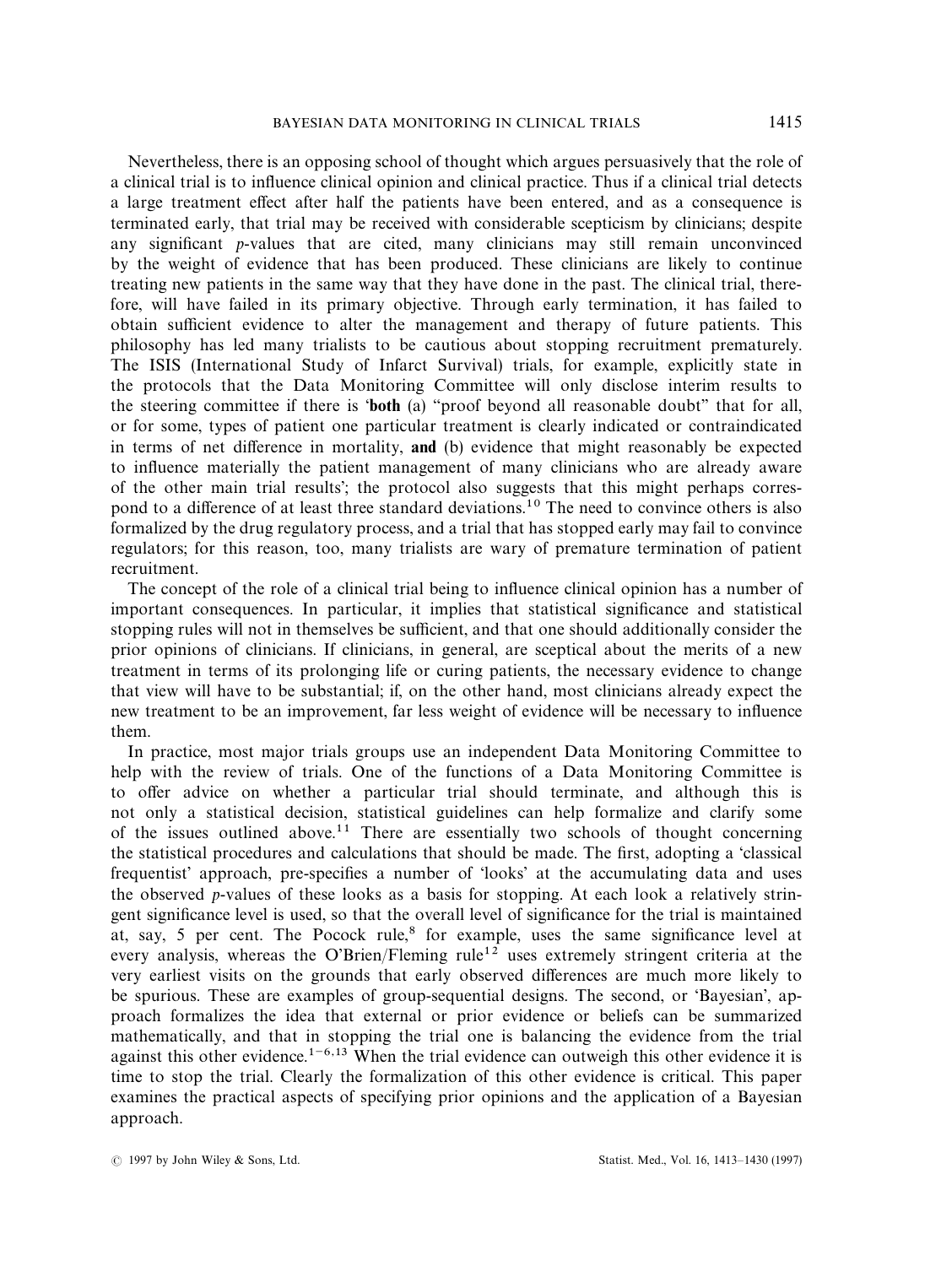## 1416 P. FAYERS, D. ASHBY AND M. PARMAR

# 3. DESIGN OF MRC OESOPHAGEAL TRIAL

As an example, we consider the MRC OE02 clinical trial. This aims to evaluate the role of pre-operative chemotherapy for patients with resectable cancer of the oesophagus.

The outlook for patients with oesophageal cancer undergoing surgery remains poor, with only 20 per cent remaining alive at 2 years, and only 5 per cent alive and disease-free at 5 years. However, results from several small, uncontrolled, phase II studies suggest that this cancer may respond to chemotherapy given either pre- or post-operatively. 2-year survival figures of as large as 30 to 40 per cent have been claimed. Two of the more active chemotherapy agents are cisplatin and fluorouracil. Hence OE02 is comparing survival for patients randomized to either pre-operative chemotherapy followed by surgery, or surgery alone. The chemotherapy in OE02 consists of two four-day courses of cisplatin and fluorouracil, with an interval of three weeks between courses. (Copies of the protocol may be obtained from the MRC Cancer Trials Office.)

However, the chemotherapy is expensive. It may sometimes have adverse side-effects including nausea and vomiting, and less frequently diarrhoea, stomatitis, renal disturbance and myelosuppression. Furthermore, since these patients will eventually undergo surgery, most of them would prefer the surgery to take place as soon as possible. Demonstrating equivalence of the two treatment arms is of no interest. Therefore OE02 is testing the hypothesis that pre-operative chemotherapy will improve survival, and that the patients' overall well-being is not impaired. Thus the primary endpoint of interest in OE02 is length of survival, although clearly the general well-being of the patients is also evaluated.

In accordance with MRC standard policy, a Data Monitoring Committee was created. This includes one independent statistician, and two independent clinicians who are experts in oesophageal cancer but are not entering patients into OE02. The trial was launched in 1992, and has a planned sample size of 800 patients. Over 400 patients were recruited by summer 1996. As this is an on-going clinical trial, the true interim results are confidential; the examples that follow are based upon fictitious data.

# 4. NOTATION

- $\bullet \sim N(\mu, \sigma^2)$  indicates 'is distributed as a normal (Gaussian) distribution with mean  $\mu$  and standard deviation  $\sigma'$  (that is, a variance of  $\sigma^2$ )
- $\bullet$   $\Phi$  is the cumulative normal probability, so that  $\Phi(1.6445) = 0.95$ .
- $\bullet$  log(...) represents logarithm to the base e.
- $\bullet$  log(*h*) is the log-hazard ratio, and log(*h*<sub>1</sub>) the log hazard ratio under the alternative hypothesis,  $H_1$ .
- We assume a clinical trial is being carried out, and that at the time of carrying out the interim analysis we have observed  $O_1$  and  $O_2$  deaths or 'events' in the two treatment groups.
- $\bullet$  *N<sub>d</sub>*, the total number of deaths observed to date, is given by

$$
N_d = O_1 + O_2. \tag{1}
$$

 $\bullet$   $E_1$  and  $E_2$  are the 'expected' number of deaths that would have been observed under the null hypothesis; computer programs which calculate survival comparisons usually display  $E_1$  and  $E_2$ .

# 5. HAZARD RATIOS AND SURVIVAL TRIALS

Suppose the clinical trial was designed to compare survival in patients randomized between a standard form of treatment versus a new treatment. Frequently there will be prior knowledge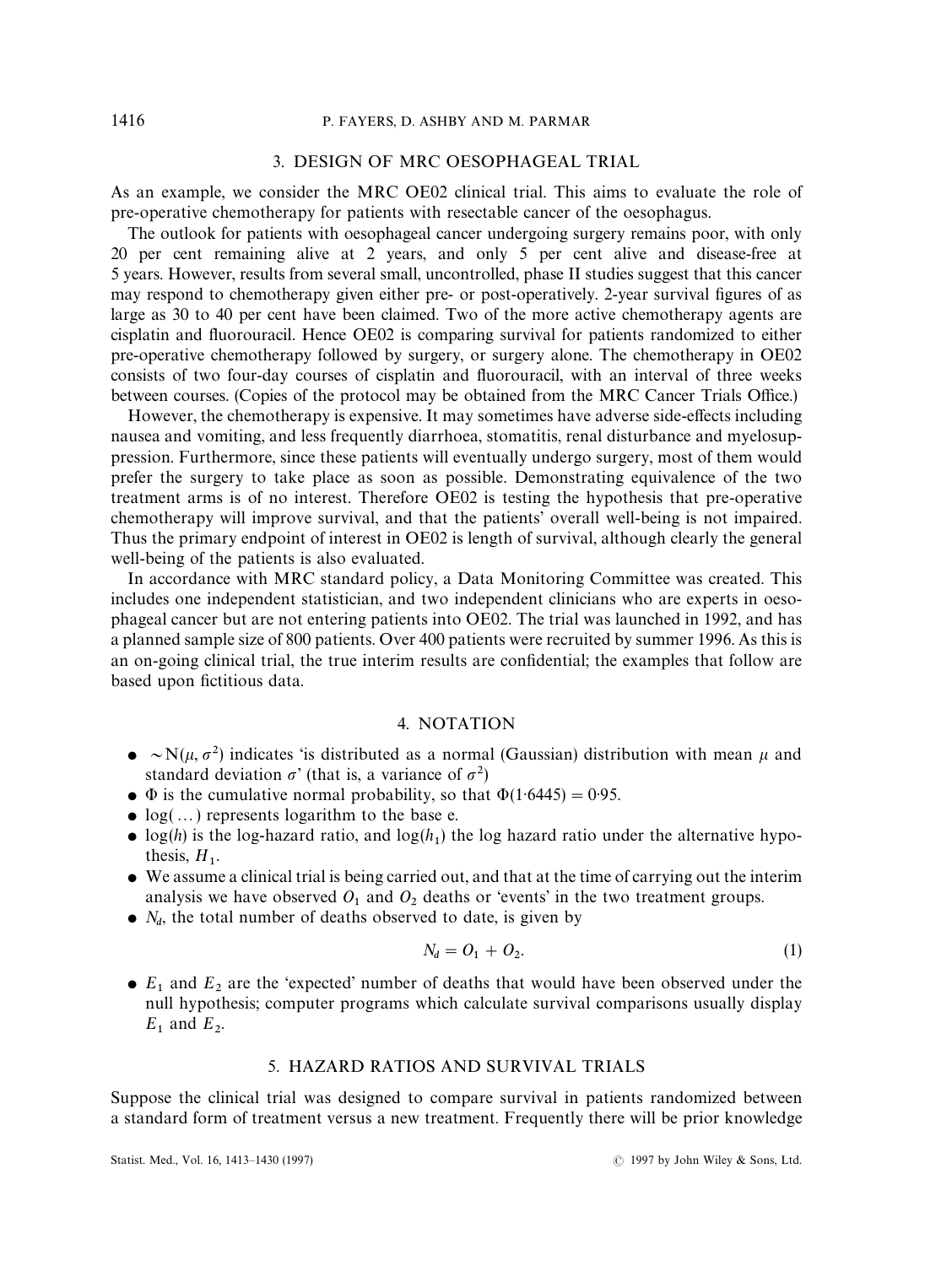about the nature of the survival curve for the standard treatment. This may be derived from previous studies or from clinical experience. For example, in the OE02 trial past experience enabled us to expect that 20 per cent of patients receiving standard surgical treatment would still be alive at 2 years after surgery. Thus the 2-year survival rate is 0·20. More generally, we use  $surv_1$  and  $surv_2$  to represent the survival rates for the two treatment groups, where survival is measured at some fixed time relative to randomization. Thus  $surv<sub>1</sub>$  might be the pre-study estimate of survival in the standard or control arm of the trial, and would represent the proportion of patients expected to be alive at some specified time point relative to when the patient was randomized. *Surv*<sub>2</sub> would be the survival rate that is hypothesized for the alternative treatment. The trial will have been designed to test a null hypothesis of no treatment difference, against an alternative hypothesis that the treatment difference is at least  $\frac{1}{2}$ -*surv*<sub>1</sub>.

An estimate of *surv*<sub>1</sub>, together with a target value for the alternative hypothesis of a treatment difference of at least  $surv_2-surv_1$ , is usually specified in clinical trial protocols and is used as a basis for sample size estimation (see example 1(a)). The sample size calculations ensure that when the clinical trial has been completed, and provided there has been adequate follow-up of the patients, the trial-based estimates of  $surv_1$  and  $surv_2$  will be sufficiently precise to enable adequately powerful hypothesis testing; a review of sample size issues is given in Fayers and Machin,14 and tables for sample size estimation are available.<sup>15,16</sup>

In terms of hazard ratios, this is equivalent to carrying out a trial to detect a log hazard ratio, which we call  $log(h_1)$ , of

$$
log(h_1) = log(log(surv_1)/log(surv_2)).
$$
\n(2)

Hence we have a null hypothesis that the log hazard ratio is zero, and an alternative hypothesis that the log hazard ratio is  $log(h_1)$ .

#### 5.1. Example 1(a)

In OE02 the baseline proportion surviving 2 years, in patients receiving surgery alone, was assumed to be 0·20 (20 per cent of patients remaining alive after 2 years). The alternative hypothesis is that pre-operative chemotherapy produces an absolute improvement of 10 per cent, to 0·30 at 2 years. These values were used as a basis for the sample size estimation, and are specified in the study protocol. From equation (2), this translates to an alternative hypothesis with a log hazard ratio of  $log(h_1) = 0.290$ .

# 6. INTERIM ANALYSES

When a trial is being monitored there will be interim, and less precise, estimates of  $surv<sub>1</sub>$  and  $surv<sub>2</sub>$  which are based upon the survival experience of patients currently recruited to the trial and followed up until the time of the analysis. These estimates allow calculation of the data-based log hazard ratio  $log(h_d)$ , as will be shown later. The role of the interim analysis, and indeed the application of methods described in this paper, is to assess the currently available information from the trial so as to determine whether there is already sufficiently convincing accruing evidence from log(*h d*) for the Data Monitoring Committee to consider terminating patient recruitment to the trial.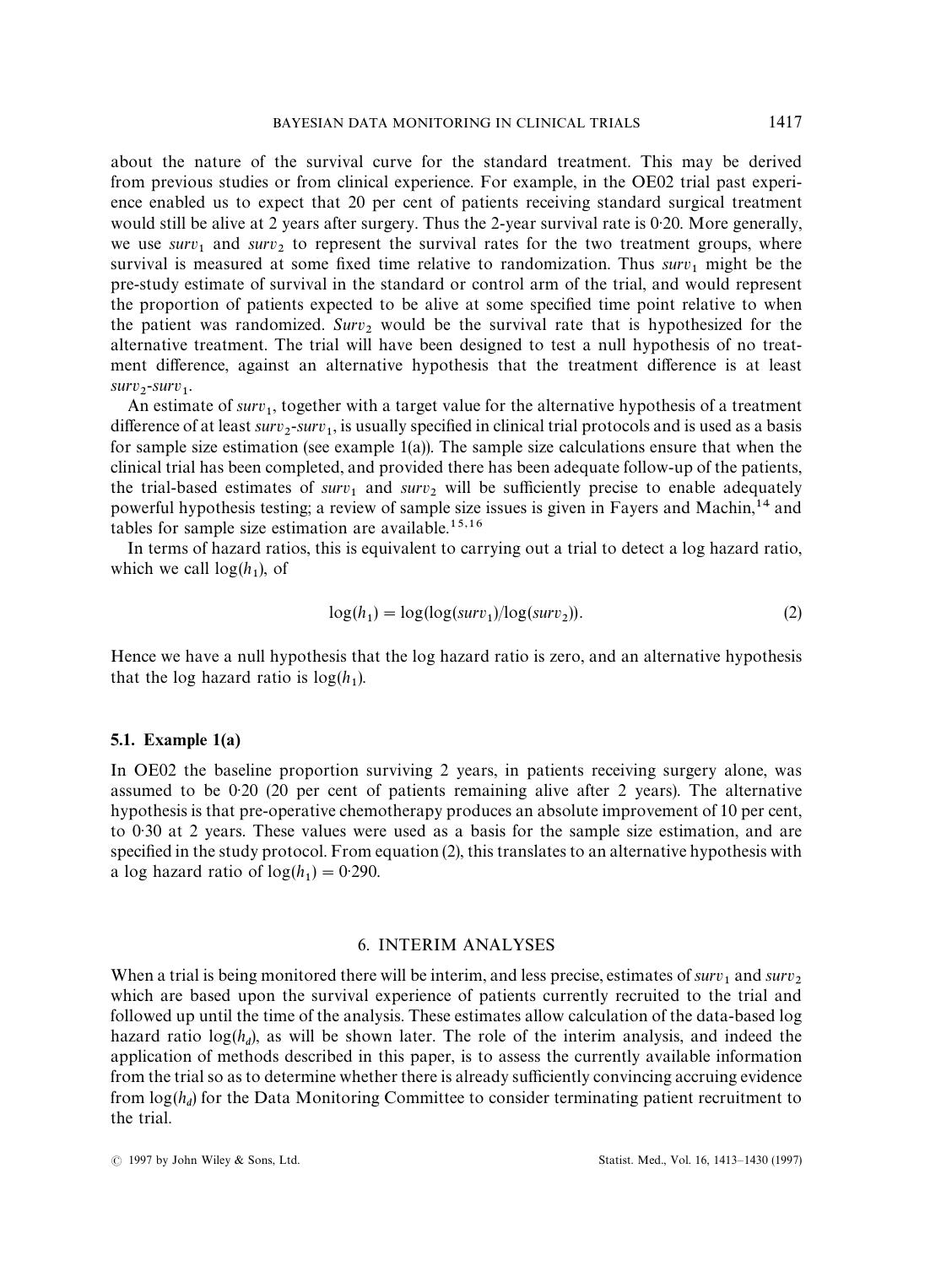# 7. THE BAYESIAN APPROACH: PRIORS, LIKELIHOODS AND POSTERIORS

The Bayesian approach formalizes the procedure of having pre-study beliefs, which are then influenced by the results from an experiment such as a clinical trial, to yield revised beliefs. These pre-study beliefs are expressed as a 'prior distribution'. If we consider a therapy trial such as OE02, a clinician may start by believing, for example, that the absolute treatment difference is likely to be 10 per cent. Perhaps it is thought possible, although less likely, that the difference could be as large as 15 per cent or as small as 5 per cent; furthermore, it might be thought just about possible, but very unlikely, that it could range from 20 per cent down to 0 per cent. Some clinicians might even fear that the chemotherapy, by delaying surgery, could conceivably confer a survival disadvantage. By persuading the clinician to quantify the terms 'is likely', 'less likely', and 'very unlikely' in terms of probabilities (for example, some clinicians might ascribe the words 'less than 5 per cent of the time' to 'very unlikely'), we can build up a probability distribution for the chance of the treatment effect being of various magnitudes. This is called the 'prior distribution'.

After carrying out the study, we can evaluate the chance that we would have obtained such extreme data if the effect size were of a specified magnitude. This probability is called the 'data likelihood', and can be evaluated across the range of all plausible values for the effect size.

Finally, we have the 'posterior distribution', which is simply the prior distribution modified as a consequence of the observed results. This posterior distribution provides an estimate of what we would expect that same clinician to believe if realistic allowance is made for the information obtained from the trial.

Bayesian methods are becoming increasingly widely employed in clinical trials, although many of these applications remain controversial; a special issue of *Statistics in Medicine*17 reviewed the state of art. For many statisticians the principal reason for disquiet with Bayesian techniques is the determination of suitable prior distributions. However, in the context of *monitoring* of trials, this becomes a largely specious issue, as we shall show. Thus even a traditional statistician, following the classical frequentist approach, is likely to find Bayesian monitoring not merely satisfactory but more appropriate than alternative approaches.<sup>1,2,13</sup>

# 8. BAYES' THEOREM

Bayes' theorem puts into mathematical notation the concept of having a prior belief which is then modified according to the observed data, resulting in a revised posterior belief. Formally, it states that the posterior distribution after observing data is proportional to the data 'likelihood' multiplied by the prior distribution. Thus if *H* is a hypothesis concerning a parameter, such as the treatment effect size (for example, the log hazard ratio of a survival comparison), we have:

*p*(*H*) equals the pre-study opinion (prior probability) about the treatment effect size, and

 $p(\text{data}|H)$  equals the likelihood of obtaining the observed data, given the effect size.

Then  $p(H|data)$  is the revised opinion (posterior probability) about the treatment effect size, given the observed results. This is proportional to the product of the prior and the data-likelihood, which can be written as:

$$
p(H|\text{data}) \propto p(\text{data}|H)p(H). \tag{3}
$$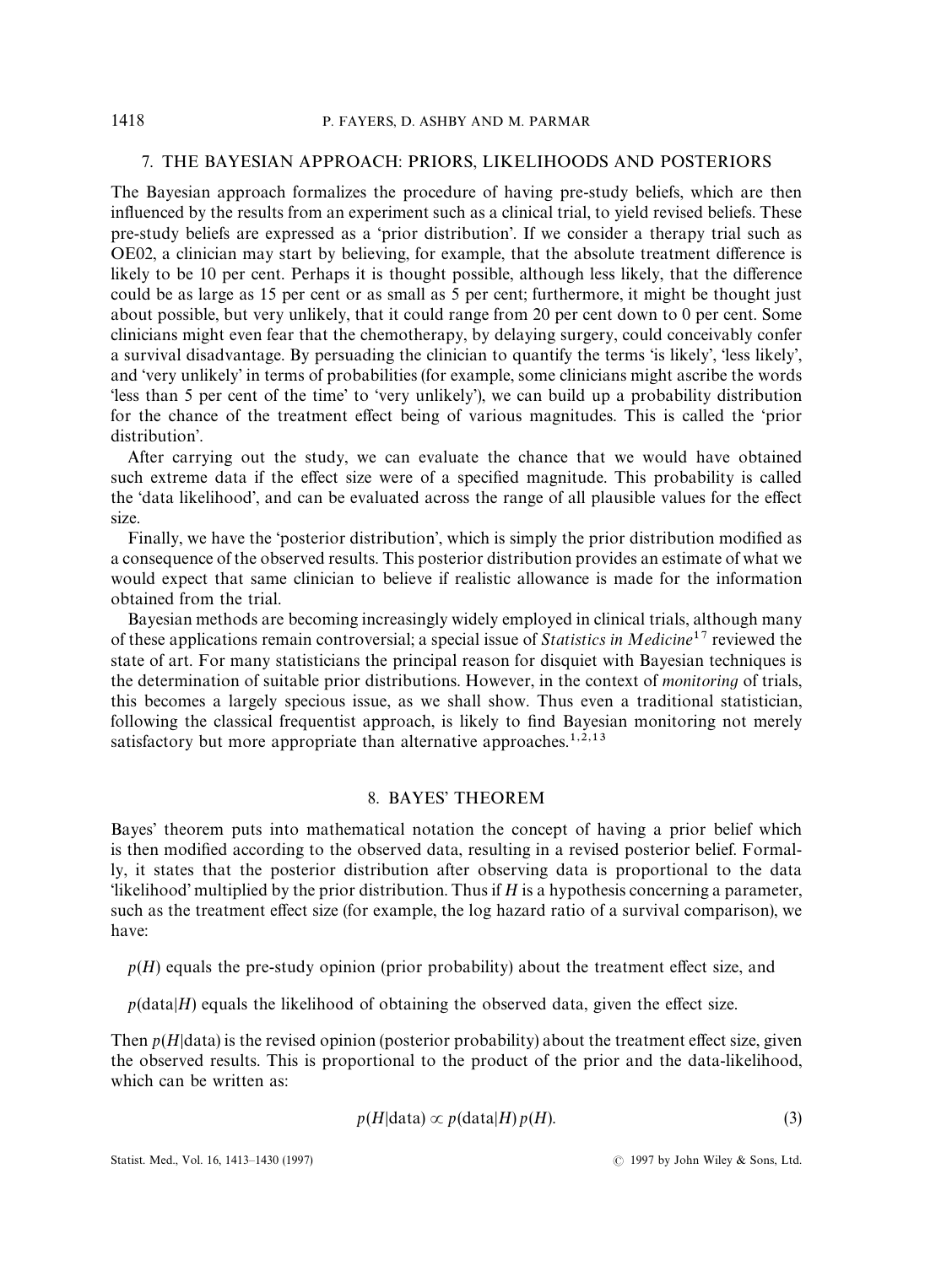This is the fundamental equation that underpins the Bayesian approach, and which we shall later apply to the prior distributions which represent clinicians' opinions.

# 9. PRIOR DISTRIBUTIONS

A prior distribution is chosen to provide an estimate of initial beliefs concerning the size of the potential therapeutic benefit. Thus, if one hopes that the results from a clinical trial will influence the treatment of future patients, the prior distribution should represent the level of scepticism that is expressed by those clinicians that one seeks to influence.

There are three principal types of prior we could use, which are the uninformative, or reference, prior, sceptical prior and enthusiastic prior.<sup>1,2</sup> Other priors that could be considered are a clinical prior (often similar to the enthusiastic prior) and a meta-analysis prior;<sup>1-3</sup> this paper only discusses the first three.

# 9.1. Uninformative prior

The uninformative, or reference, prior represents a lack of clinical opinion as to the likely treatment difference, and in that sense contains no information about prior beliefs or other prior knowledge; hence the name 'uninformative prior'. It corresponds more or less to the conventional 'frequentist' approach of significance testing. One possible and adequate approximation is to assume that this prior can be represented by a normal distribution with mean 0 (corresponding to the null hypothesis of no difference) and an infinite variance. Although this is an 'improper' distribution (since a normal distribution cannot really have an infinite variance), it serves as a convenient mathematical device which in practice yields sensible posterior distributions. For analogy with the other prior distributions being considered, we will take this infinite variance to be 4/0:

Uninformative prior  $\sim N(0, 4/0)$ .

## 9.2. Sceptical prior

The sceptical prior is specified by considering there is only a small probability that the alternative hypothesis (or better than it) is likely to be true. Thus a sceptical prior distribution may be given by considering the best guess to be zero, but allowing that there is a small probability, say  $\gamma$ , of an effect as large as or larger than  $log(h_1)$ .

Extrast large as of larger than  $log(n_1)$ .<br>Interestingly, it can be shown that if we take  $\gamma = 5$  per cent, and we carry out five interim analyses of the data, then the overall type I error is about 5 per cent (assuming the trial was designed with 90 per cent power, 5 per cent significance level, and a particular stopping rule).<sup>18</sup> Furthermore, if we compare this approach with classical methods, adopting a sceptical prior gives us a procedure which lies between the Pocock rule and the O'Brien/Fleming rule.<sup>2</sup> It should be noted that the role of the sceptical prior is to guard against over-enthusiastic acceptance of a positive and possibly large treatment effect that might be observed by chance at the time of an interim analysis. In this situation emphasis on probabilities in only one direction is appropriate, and this prior is not appropriate if the treatment effect appears to be in the opposite direction. Thus a one-sided probability is used.

Setting  $\gamma = 5$  per cent, we can solve for  $\sigma_{\text{seep}}$ .

$$
1 - \Phi\left(\frac{\log(h_1)}{\sigma_{\text{seep}}}\right) = \gamma = 0.05
$$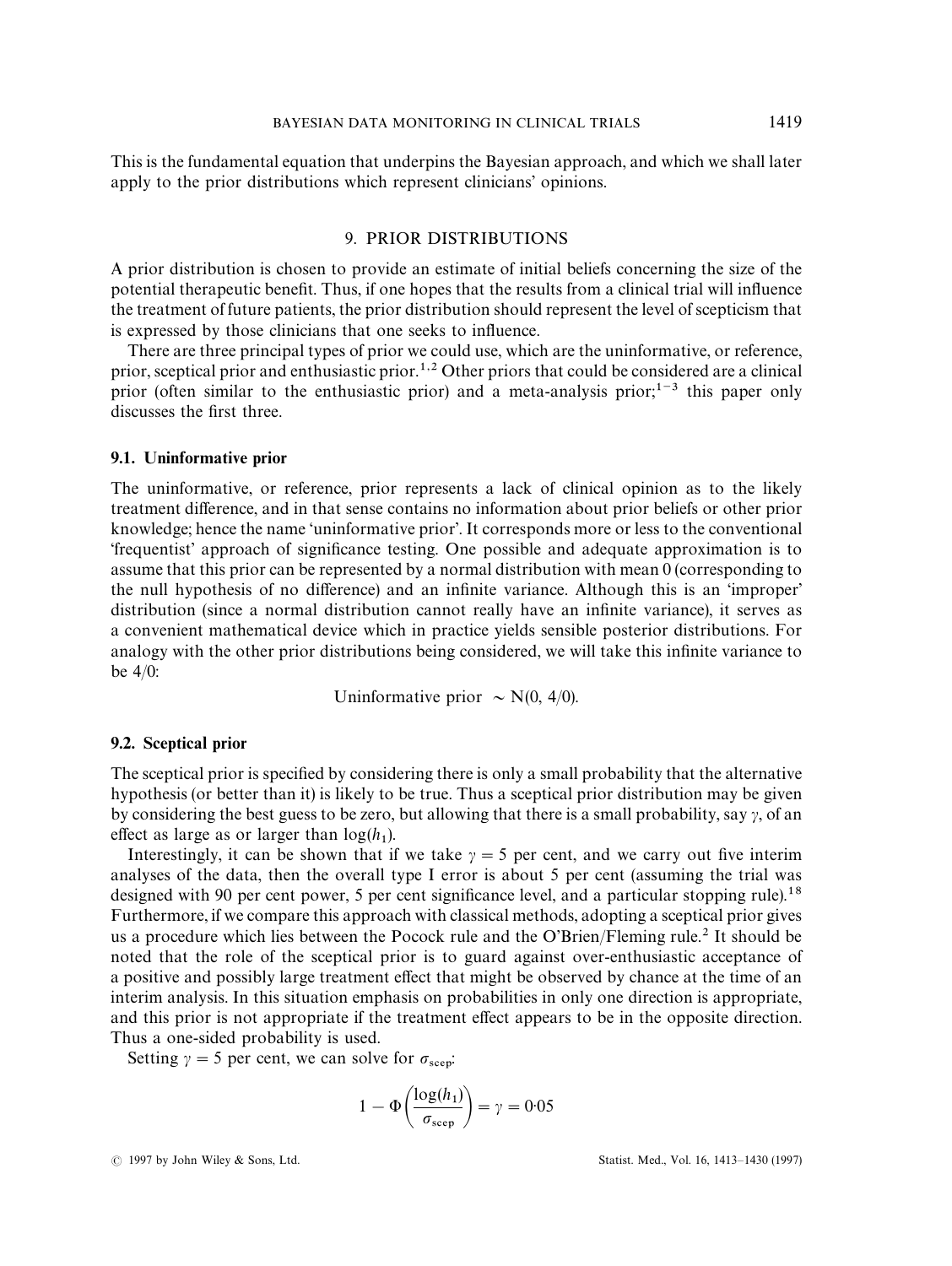$$
\frac{\log(h_1)}{\sigma_{\text{scep}}} = 1.6445
$$
  

$$
\sigma_{\text{scep}} = \log(h_1)/1.6445.
$$
 (4)

Although a normal distribution may not be entirely correct for a sceptical prior, it provides a convenient assumption which has been supported by empirical evidence; studies have been carried out, showing that clinical opinions commonly result in a log hazard ratio with a normal prior distribution.2

Therefore we adopt a sceptical prior which is represented by a normal distribution with zero mean and variance  $\sigma_{\text{seep}}^2$ . Hence we have the sceptical prior  $\sim N(0, \sigma_{\text{seep}}^2)$ .

Now for survival data the variance of the log hazard ratio is approximately 4/*n* where *n* is the total number of events; this is a remarkably good approximation.<sup>19</sup> This approximation enables us to determine an equivalent study size corresponding to this sceptical prior. Equating the sceptical prior variance to  $4/n$ , we have  $\sigma_{\text{seep}}^2 = 4/n$ . This can be solved for *n*, and thus the sceptical prior is equivalent to having performed a trial with  $N_p = n$  patients, all of whom have died, and in which no difference has been observed between the two arms. Hence:

$$
N_p = 4/\sigma_{\text{scep}}^2 \tag{5}
$$

giving the sceptical prior  $\sim N(0, 4/N_p)$ .

## 9.3. Example 1(b)

For the MRC OE02 clinical trial, we obtained  $log(h_1) = 0.290$ . Solving equation (4) gives For the MKC OE02 enfined that, we obtained  $log(n_1) = 0.290$ . Solving equation (4) gives  $\sigma_{\text{seep}} = 0.176$ , and from equation (5) we see that this is equivalent to having performed a trial with  $N_p = 129$  patients, all followed to death.

## 9.4. Enthusiastic prior

An enthusiast might argue that the treatment difference is bound to be greater than zero and that, as a best guess, it is likely to be equal to  $\frac{surv_2\text{-}surv_1}{\text{. Hence an enthusiastic prior can be taken by}}$ considering the best guess to be the alternative hypothesis. We also assume this has the same precision as the sceptical prior; therefore we assume a normal distribution with mean  $log(h_1)$  and variance 4/*Np*:

Enthusiastic prior  $\sim N(\log(h_1), 4/N_p)$ .

# 10. JUSTIFICATION FOR OUR CHOICE OF PRIOR DISTRIBUTIONS

We have described three prior distributions, although there are many potential distributions that could be considered; Parmar *et al.*<sup>2</sup> and Spiegelhalter *et al.*<sup>1</sup> discuss a few other possibilities. The difficulty of making an objective and non-controversial selection is, of course, one of the reasons why frequentist statisticians often object to Bayesian techniques. Thus, for example, if the outcome of a clinical trial is being reported using a Bayesian approach, there is always the anxiety that the investigators may have chosen an unduly optimistic prior distribution, and thus may have unfairly claimed that they have confirmation of a treatment effect.

In the context of monitoring of clinical trials, many of these issues which are sometimes levelled against Bayesian methods are largely irrelevant. In particular, for monitoring, one attempts to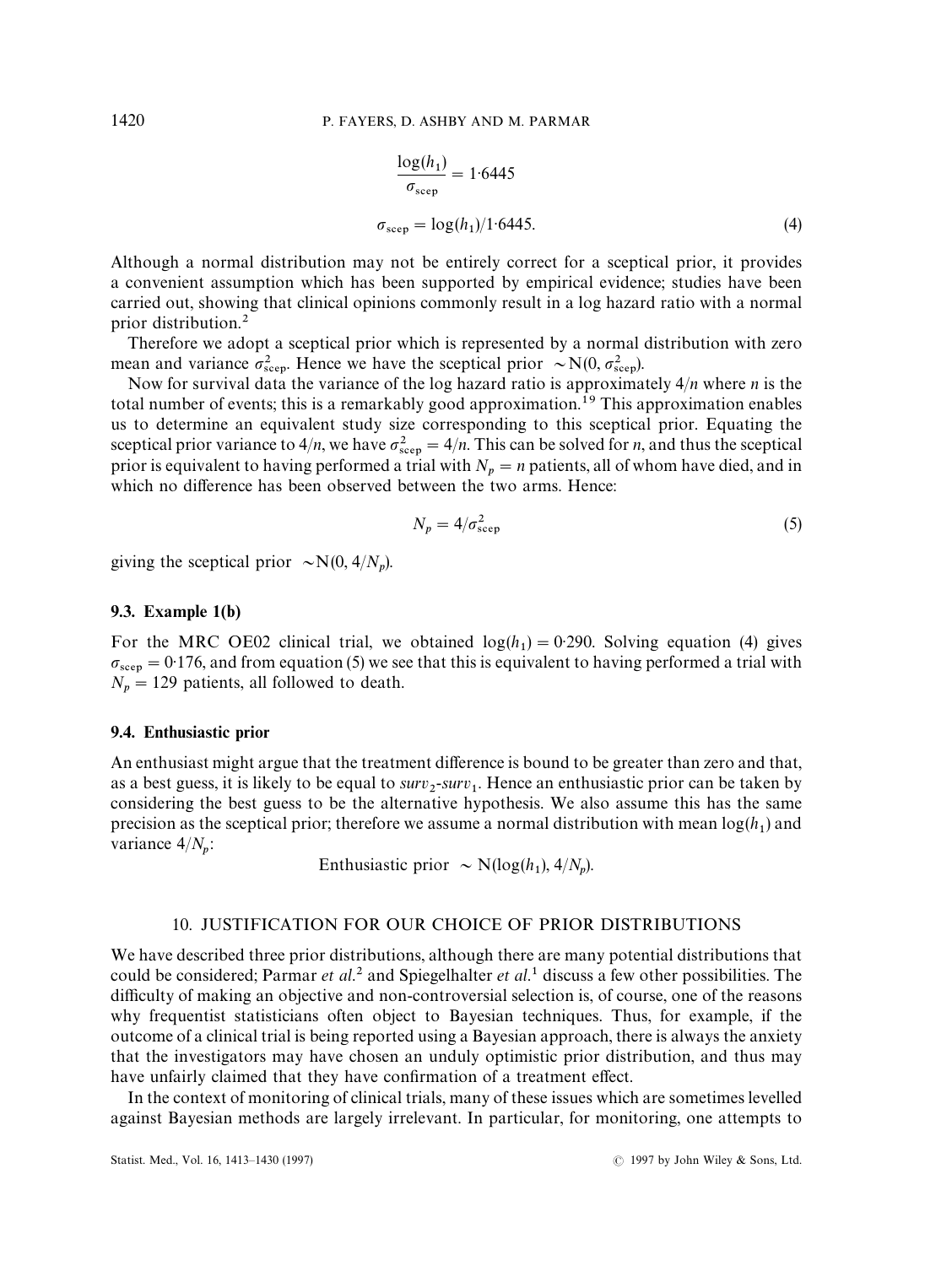guard against premature termination of a clinical trial and thus chooses a prior distribution which reduces the chance of wrongly claiming that the results have already become conclusive. In effect, the role of Bayesian monitoring is to determine whether the early results are already so overwhelmingly convincing that there is no need to continue to collect further confirmatory information.

Hence, in general, the sceptical prior distribution is appropriate for monitoring positive results, when interim analyses appear to be indicating a substantial treatment effect that might lead to stopping the trial. On the other hand, the enthusiastic prior distribution is of greatest importance when the results are leaning towards equivalence, and as a brake against early termination of a trial when initial results suggest a detrimental apparent effect of the new treatment. Choosing these two priors provides a useful brake against premature termination of trials.

It will often be useful to present the results of analyses under several alternative prior distributions, so that the impact of the observed data may be reviewed according to different levels of scepticism. The uninformative prior has the advantage of corresponding roughly to the classical frequentist approach, and so this together with the sceptical and enthusiastic priors gives a broad and useful overview of the implications of terminating a clinical trial.

#### 11. DATA

Having chosen one or more prior distributions, we then consider the observed data.

We can estimate  $h_d$  from the observed and expected deaths, using

$$
\log(h_d) = \log\left(\frac{(O_1/E_1)}{(O_2/E_2)}\right).
$$
 (6)

We again assume that the log hazard ratio follows a normal distribution, so that the observed data have a normal distribution with mean  $h_d$  and variance  $4/N_d$ . Hence

data 
$$
\sim N(\log(h_d), 4/N_d)
$$
.

#### 12. POSTERIOR DISTRIBUTIONS

The prior distribution may be based upon initial or prior beliefs and prejudices, and external evidence such as reports of other (possibly small, possibly non-randomized) studies. When data, in the form of deaths, accrue from the clinical trial, the prior beliefs should be modified according to the weight of evidence that has been collected. Statistically, we use the distribution of the observed data to modify our prior distributions, resulting in a 'posterior' distribution which reflects our revised beliefs in the light of the new data.

## 12.1. Statistical derivation of posterior distributions

The standard Bayes equation (3) allows a prior distribution to be modified to reflect the data that have been observed, yielding the posterior distribution. Specifically, we can adapt (3) and apply it to the distributions discussed above.

The three prior distributions may be written in the general form of  $N(\mu_x, 4/N_x)$  where  $\mu_x$  and  $N_x$  are 0,0 (uninformative prior), 0,  $N_p$  (sceptical prior), or  $log(h_1), N_p$  (enthusiastic prior).  $N_p$  (sceptical prior), or  $log(h_1)$ ,  $N_p$  (enthusiastic prior).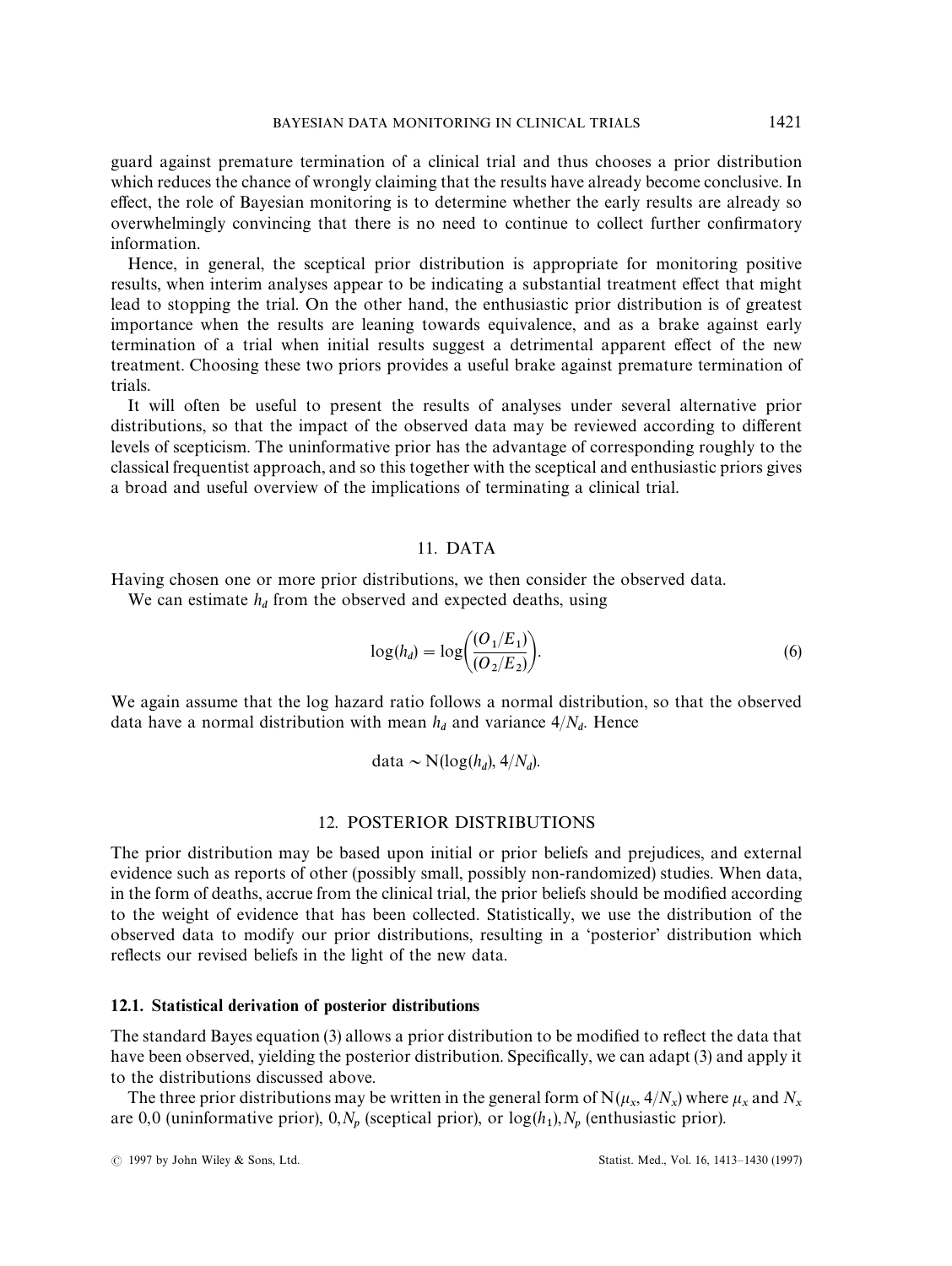Thus, corresponding to  $p(H)$  in equation (3), we have

$$
Prior ~ \sim N(\mu_x, 4/N_x).
$$

Similarly, corresponding to  $p(\text{data}/H)$ , writing  $\mu_d = \log(h_d)$ , we have

Data likelihood  $\sim N(\mu_d, 4/N_d)$ .

Then by  $p(H|\text{data}) \propto p(\text{data}|H)p(H)$  we obtain the posterior distribution from the product of the prior and the likelihood. It can be shown that solving the equations gives

$$
\text{Posterior } \sim \mathcal{N}\bigg(\frac{N_x\mu_x + N_d\mu_d}{N_x + N_d}, \frac{4}{N_x + N_d}\bigg).
$$

By applying these equations we can derive the posterior distributions which reflect the impact of the currently observed data upon the uninformative, sceptical and enthusiastic priors. The full set of distributions are listed below.

# 13. SUMMARY OF EQUATIONS:

We consider the following prior distributions:

Uninformative prior ~N(0, 4/0)  
Sequential prior ~N(0, 4/N<sub>p</sub>)  
Enthusiastic prior ~N(log(
$$
h_1
$$
), 4/N<sub>p</sub>).

For the observed data, we have

Data 'likelihood' 
$$
\sim N(log(h_d), 4/N_d)
$$
.

This gives posterior distributions:

$$
Uniformative \sim N(log(h_d), 4/N_d)
$$
 (P1)

$$
\text{Sequential } \sim \mathcal{N}\left(\frac{N_d \log(h_d)}{N_p + N_d}, \, 4/(N_p + N_d)\right) \tag{P2}
$$

Enthusiastic 
$$
\sim N\left(\frac{N_p \log(h_1) + N_d \log(h_d)}{N_p + N_d}, \frac{4}{N_p + N_d}\right)
$$
 (P3)

# 14. EVALUATION OF POSTERIOR DISTRIBUTIONS/REVISED BELIEFS

The equations (P1), (P2) and (P3) represent the distributions of the revised beliefs, based upon the pre-study prior beliefs which have been modified in the light of the current data. Now that the equations for these posterior distributions have been derived, we can calculate the probabilities of certain levels of improvement for each of the corresponding prior distributions and the given data.

Let us suppose that the target improvement is  $\delta$ . From (2), we have

$$
\log(h_{\delta}) = \log(\log(surv_1)/\log(surv_1 + \delta)).\tag{7}
$$

This can be substituted into equations  $(P1)$ ,  $(P2)$ ,  $(P3)$ , to produce a table, as in the following example.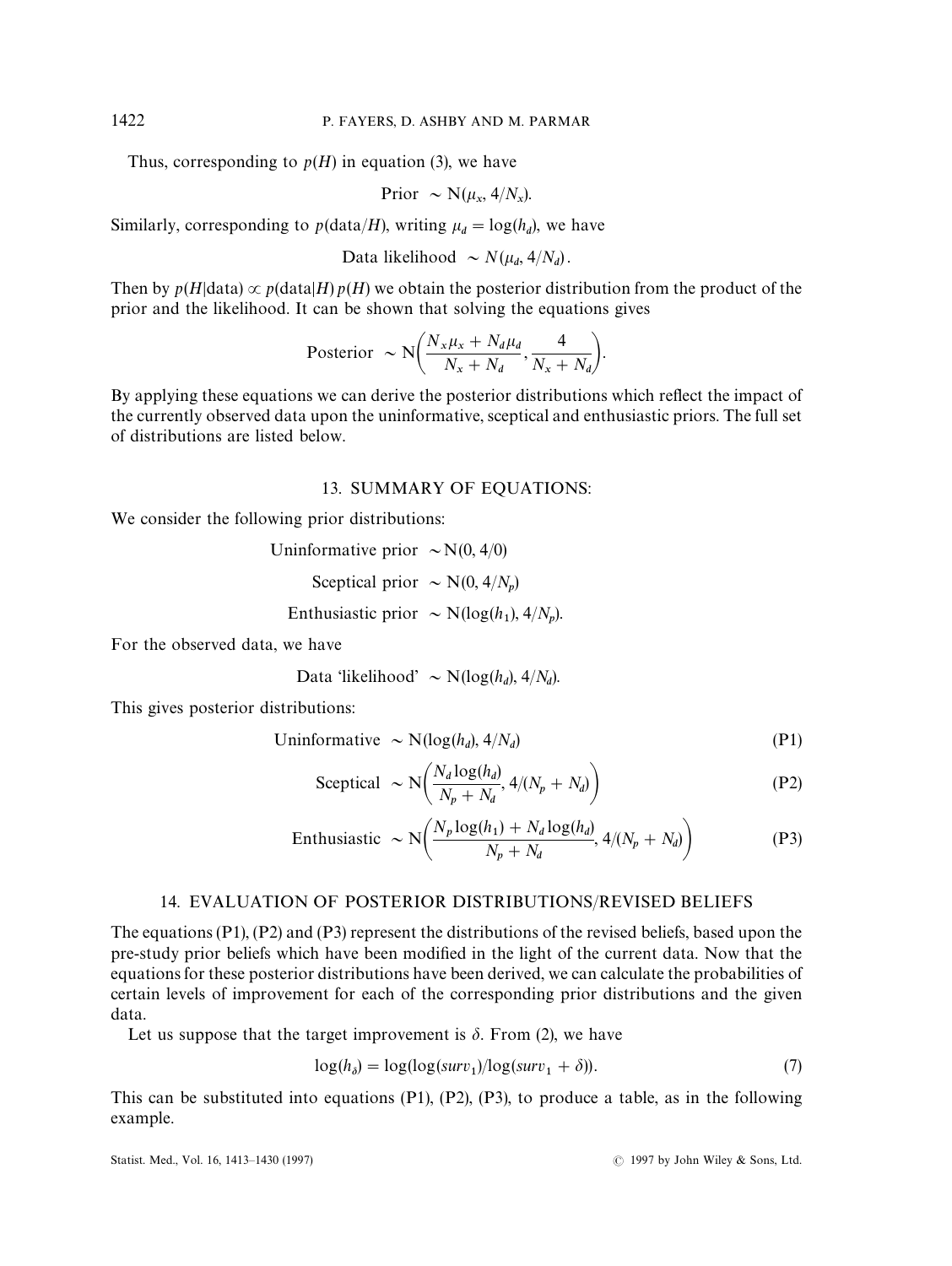# 14.1. Example 1(c)

Equations  $(P1)$ ,  $(P2)$  and  $(P3)$  can be used to construct Table I, showing 0 per cent, 5 per cent and 10 per cent absolute improvement in percentage survival. The reason for selecting these values is that 0 per cent corresponds to the null hypothesis, 10 per cent is the alternative hypothesis for the example trial, and 5 per cent is both mid-way between 0 per cent and 10 per cent and arguably a realistic yet still worthwhile survival benefit; if the survival gain were as low as 1 per cent, it is unlikely that clinicians would use the toxic and expensive chemotherapy, but if it were 5 per cent it might be a sufficiently large improvement to warrant recommending adopting pre-operative chemotherapy as the treatment of choice. Different percentages will be appropriate for other trials. Note that A is the probability that the improvement is greater than 0 per cent when a uniform prior is assumed, and that  $1 - A$  corresponds roughly to a conventional *p*-value (one-sided) where a single test is made (that is, without allowance for multiple looks at the data). Similarly,  $1 - B$  can be shown to be equivalent to a significance level corresponding to a monitoring rule lying between the Pocock and the O'Brien/Fleming rules.<sup>2</sup>

| Target | Log hazard ratio                 | Probability that improvement is greater than the target value |                           |                               |  |
|--------|----------------------------------|---------------------------------------------------------------|---------------------------|-------------------------------|--|
|        | $log(h_{\delta})$<br>improvement |                                                               | Sceptical<br>prior<br>P2) | Enthusiastic<br>prior<br>(P3) |  |
| $0\%$  |                                  | A                                                             |                           |                               |  |
| $5\%$  |                                  |                                                               |                           |                               |  |
| 10%    |                                  |                                                               |                           |                               |  |

Table I

# 15. STOPPING CRITERIA

The table showing the probabilities associated with various target improvements can be reviewed by the Data Monitoring Committee. However, although the Bayesian framework is useful for interpreting the current trial's results in an informal manner, it is still useful to have guidelines for when seriously to consider stopping. If the trial is between two treatment arms, then a reasonable criterion is to demand that the posterior probability of one treatment being better, in the light of a sceptical prior belief, is at least 95 per cent; thus cell B should exceed 95 per cent. Alternatively, if a non-zero target improvement is sought, a reasonable criterion might be to accept a posterior probability of 90 per cent; in Table I, for a 5 per cent improvement this would imply that cell C should be at least 90 per cent.

## 16. CALCULATIONS: SUMMARY

We start with a table giving the observed and expected number of events in each group, as is readily obtained from most survival analysis programs.

 $N_d = O_1 + O_2$  = the total number of deaths observed to data.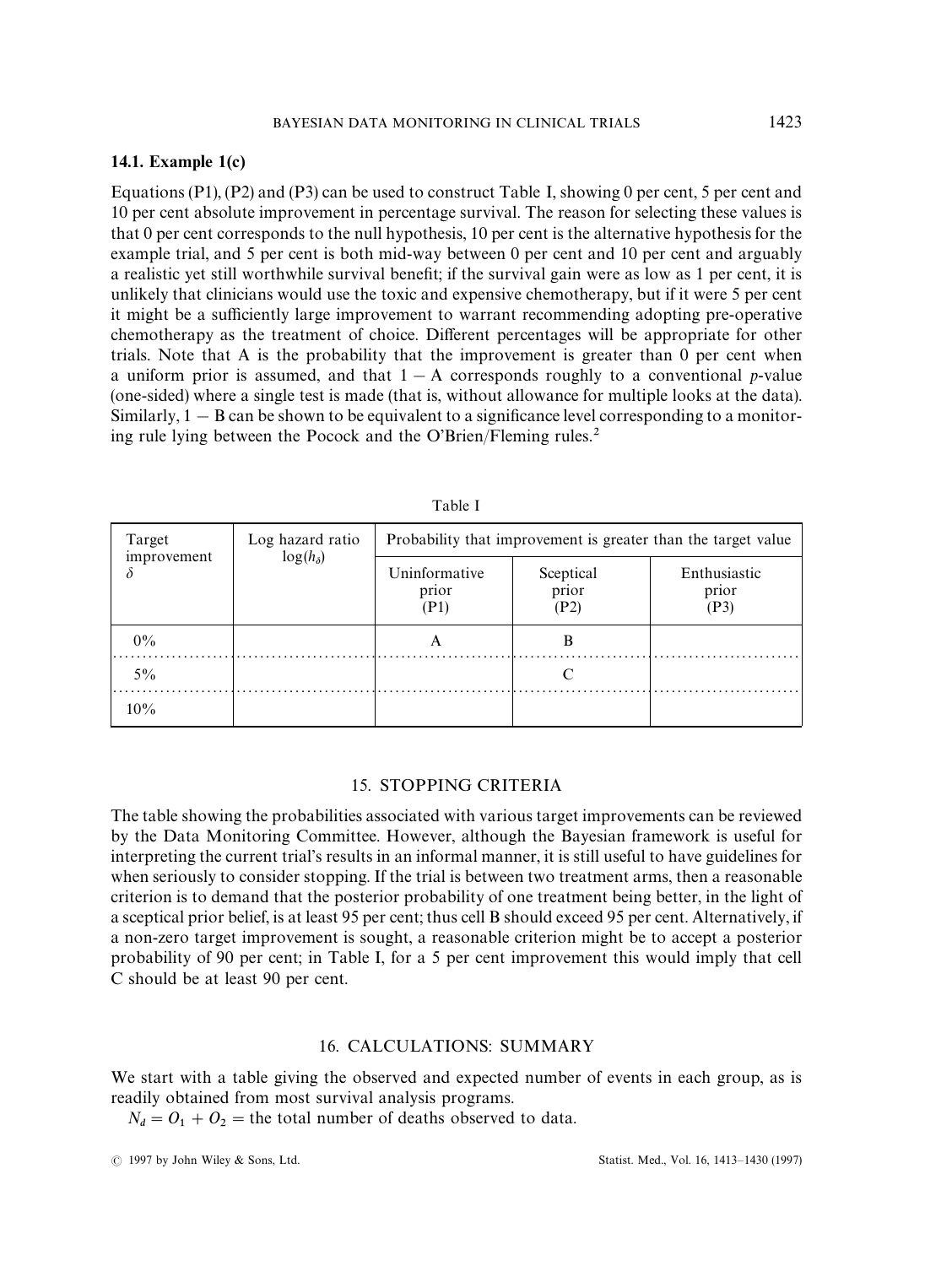$Log(h_d)$ , the log hazard ratio, can be obtained from equation (6)

$$
\log(h_d) = \log\left(\frac{(O_1/E_1)}{(O_2/E_2)}\right)
$$

Equations (2), (4) and (5) enable  $N_p$  to be estimated for the sceptical prior:

 $log(h_1) = log(log(surv_1)/log(surv_2))$ 

where  $surv_1$  and  $surv_2$  are the hypothesised event rates.

$$
\sigma_{\text{scep}} = \log(h_1)/1.6445
$$

$$
N_p = 4/\sigma_{\text{scep}}^2.
$$

Then the list of summary equations can be expanded out, although only the posterior distributions (P1), (P2) and (P3) are used for constructing the table of probabilities of various improvements,  $\delta$ .

Finally, equation (7) allows  $\log(h_\delta)$  to be evaluated for the improvements  $\delta$ ; this value of  $\log(h_\delta)$ r many, equation (*r*) anows log( $h_a$ ) to be evaluated for the improvements  $v$ , this value of log( $h_a$ ) and (P1), (P2) and (P3), giving the required table of probabilities.

#### 17. EXAMPLES

Three worked examples are given, illustrating monitoring of clinical trials such as the oesophageal trial where survival is the main endpoint. These illustrate the calculations for three different arios, and indicate the suggested interpretation of the results. In particular, example 1 (which is a continuation of the example already used in the text) is a trial which might be regarded as beginning to show emerging treatment differences, but is at an early stage of patient recruitment; this trial should be continued. Example 2 is the same trial at a later stage, when early termination would be recommended, and example 3 is a trial which could be terminated because early results suggest there is unlikely to be any treatment difference.

## 17.1 Worked example 1

The following is an example of what might happen if early results for the OE02 trial were to suggest that there might be a treatment effect, and the Data Monitoring Committee wished to consider the possibility of early termination. We shall adopt the position of a sceptic and mainly focus upon the sceptical prior.

We assume that routine interim analyses are being carried out, say annually. At the time of the first analysis perhaps 200 patients have been entered into the trial, of whom 100 have died (60 in group 1, and 40 in group 2), out of those so far recruited and entered into the trial. Standard survival-analyses techniques allow computation of the expected number of deaths in each group; these values are calculated and printed out by most survival analysis software.

Suppose the following results were obtained at the first interim analysis of the MRC OE02 trial:

| Data: |
|-------|
|-------|

| Group | Observed | Expected | Obs/Exp |
|-------|----------|----------|---------|
|       | 60       | 48.00    | 1.250   |
|       | 40       | 52:00    | 0.769   |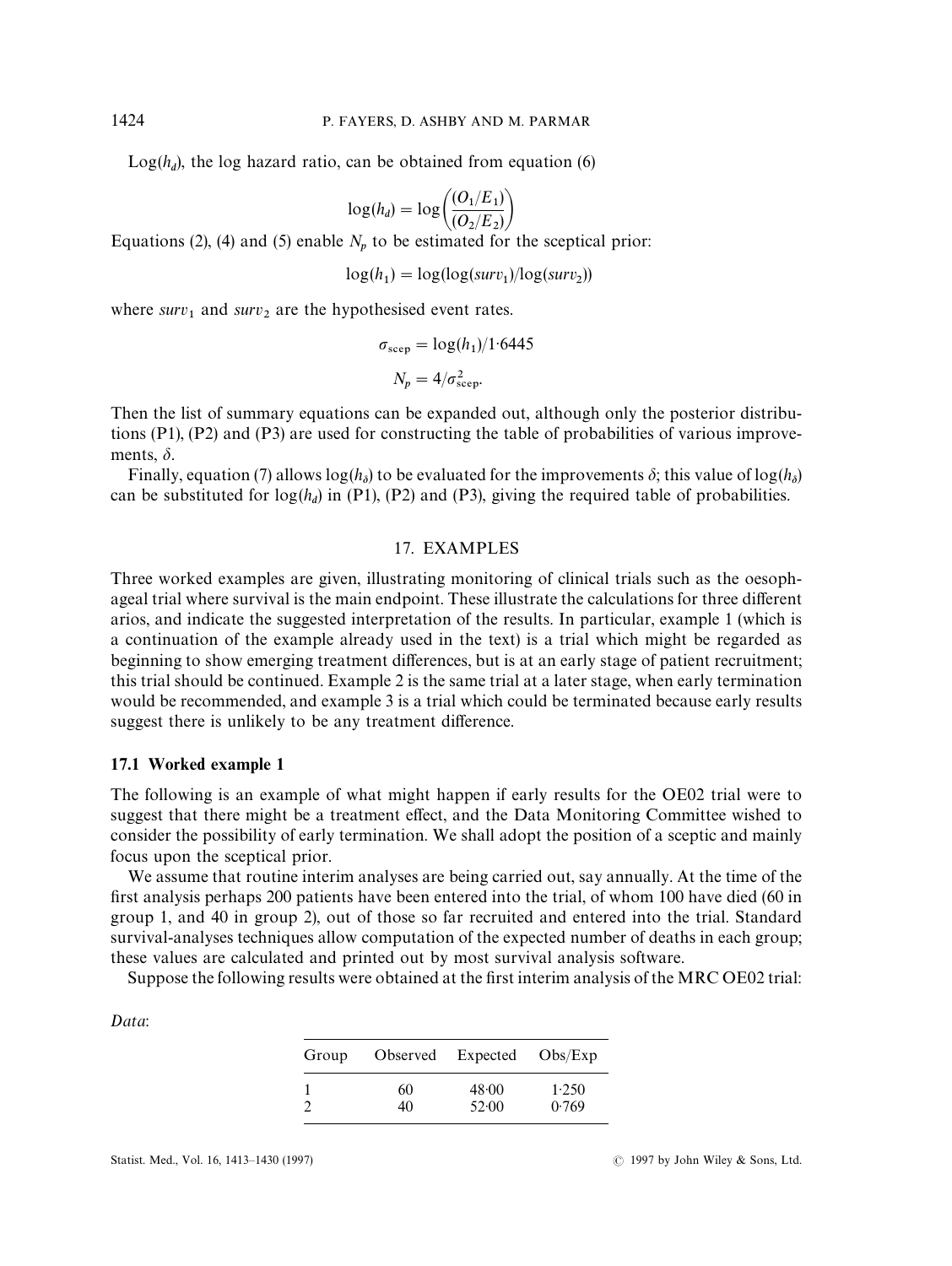Applying the equations in Section 16, we obtain the log hazard ratio:

Hazard ratio = 
$$
1.25/0.769 = 1.625
$$

\nLog hazard ratio =  $0.486$ .

From parts 1(a) and 1(b) of this example, already given in the text, we have  $surv_1 = 0.20$  and  $surv_2 = 0.30$ , giving

$$
\log(h_1) = \log(\log(0.20)/\log(0.30)) = 0.290.
$$

Hence 
$$
\sigma_{\text{keep}} = \log(h_1)/1.6445 = 0.176
$$
, and  $N_p = 4/0.176^2 = 129$  patients.

*Priors*: From the summary of equations, we have the following priors, data likelihood and posteriors:

> Uninformative prior  $=N(0, 4/0)$ Sceptical prior  $=N(0, 4/129)$ Enthusiastic prior  $=N(0.290, 4/129)$ Data likelihood  $=N(0.486, 4/100)$ Uninformative posterior  $= N(0.486, 4/100)$  from (P1) Sceptical posterior  $= N(0.212, 4/229)$  from (P2)

$$
1000 \text{ from (12)}
$$

Enthusiastic posterior = 
$$
N(0.376, 4/229)
$$
 from (P3).

The table showing the probabilities of various improvements can be constructed by estimating the log hazard ratio for the target improvement, and using the three posterior distributions.

For example, for a target improvement of 0·100 upon the assumed baseline survival rate of 0·20 in OE02, we use equation (7) to obtain an equivalent log hazard of

 $log(log(0.20)/log(0.20 + 0.100)) = 0.290$ . We then apply the enthusiastic posterior of  $N(0.376, 4/299)$  giving  $1 - N(0.290 - 0.376)/\sqrt{(4/229)} = 0.741$ , as in the bottom right-hand cell.

| Probabilities of improvement being greater than: |  |  |  |
|--------------------------------------------------|--|--|--|
|                                                  |  |  |  |

| Target improvement | Log hazard | Uninformative | Sceptical | Enthusiastic |
|--------------------|------------|---------------|-----------|--------------|
| 0.000              | (0.000)    | 0.992         | 0.946     | 0.998        |
| 0.050              | (0.149)    | 0.954         | 0.683     | 0.957        |
| 0.100              | (0.290)    | 0.836         | 0.277     | 0.741        |

*Interpretation*: Our interpretation is that, starting from a sceptical position, there is reasonable (94·6 per cent) evidence of some improvement, but only modest evidence (68 per cent) of a difference as large as a 5 per cent improvement in survival, and only slim evidence (28 per cent) of a difference as big as 10 per cent.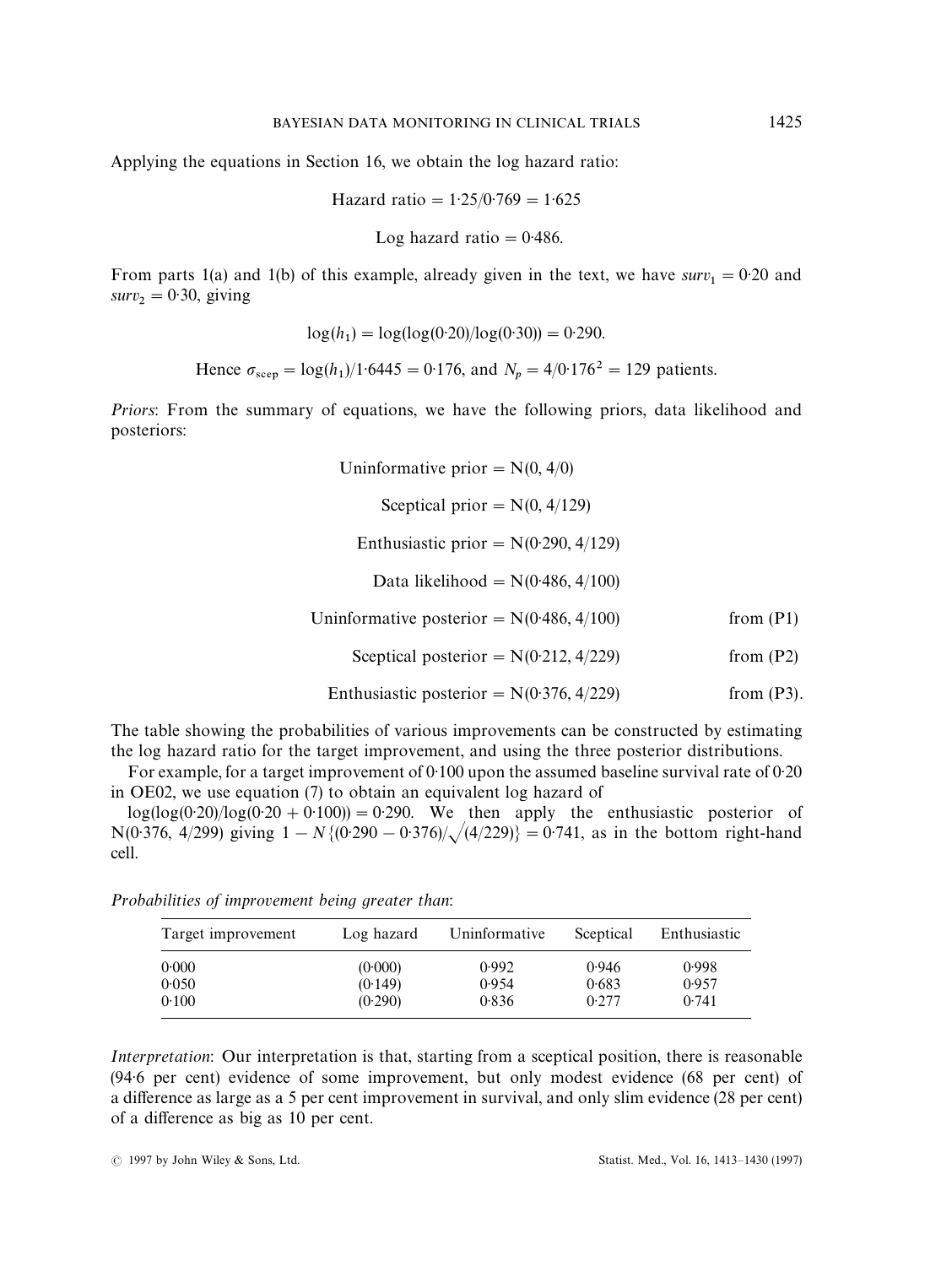# 1426 P. FAYERS, D. ASHBY AND M. PARMAR

*Recommendations*: Casting a sceptical eye over the data available, we would recommend that:

- (i) the trial should continue at present;
- (ii) the Data Monitoring Committee should consider recommending termination of the trial if the sceptical posterior probability of a 5 per cent difference exceeds 90 per cent.

## 17.2. Worked example 2

Suppose the study in example 1 continued recruiting patients, with the same observed hazard ratio, until 350 patients had entered and 200 deaths had occurred. The Data Monitoring Committee might now consider that there is increasing weight of evidence in favour of a treatment effect, and would again wish to re-examine the impact of the data upon someone adopting a sceptical stance.

Repeating all the calculations would yield the following:

*Design*: P1 =  $0.20$ , P2 =  $0.30$ , log hazard =  $0.290$ , gamma =  $0.05$ , SD scep =  $0.176$  (equivalent to study of 129 patients).

*Data*:

| Group | Observed | Expected | Obs/Exp |
|-------|----------|----------|---------|
|       | 120      | 96:00    | 1.250   |
|       | 80       | 104.00   | 0.769   |

Hazard ratio  $= 1.625$ 

Log hazard ratio  $= 0.486$ .

*Priors*:

Uninformative prior  $=N(0, 4/0)$ 

Sceptical prior  $=N(0, 4/129)$ 

Enthusiastic prior  $= N(0.290, 4/129)$ 

Data likelihood =  $N(0.486, 4/200)$ 

Uninformative posterior  $= N(0.486, 4/200)$ 

Sceptical posterior  $=N(0.295, 4/329)$ 

Enthusiastic posterior  $=N(0.409, 4/329)$ .

*Probabilities of improvement being greater than*:

| Target improvement | Log hazard         | Uninformative  | Sceptical      | Enthusiastic   |
|--------------------|--------------------|----------------|----------------|----------------|
| 0.000              | (0.000)            | 1:000          | 0.996          | 1:000          |
| 0.050<br>0.100     | (0.149)<br>(0.290) | 0.991<br>0.916 | 0.907<br>0.518 | 0.991<br>0.859 |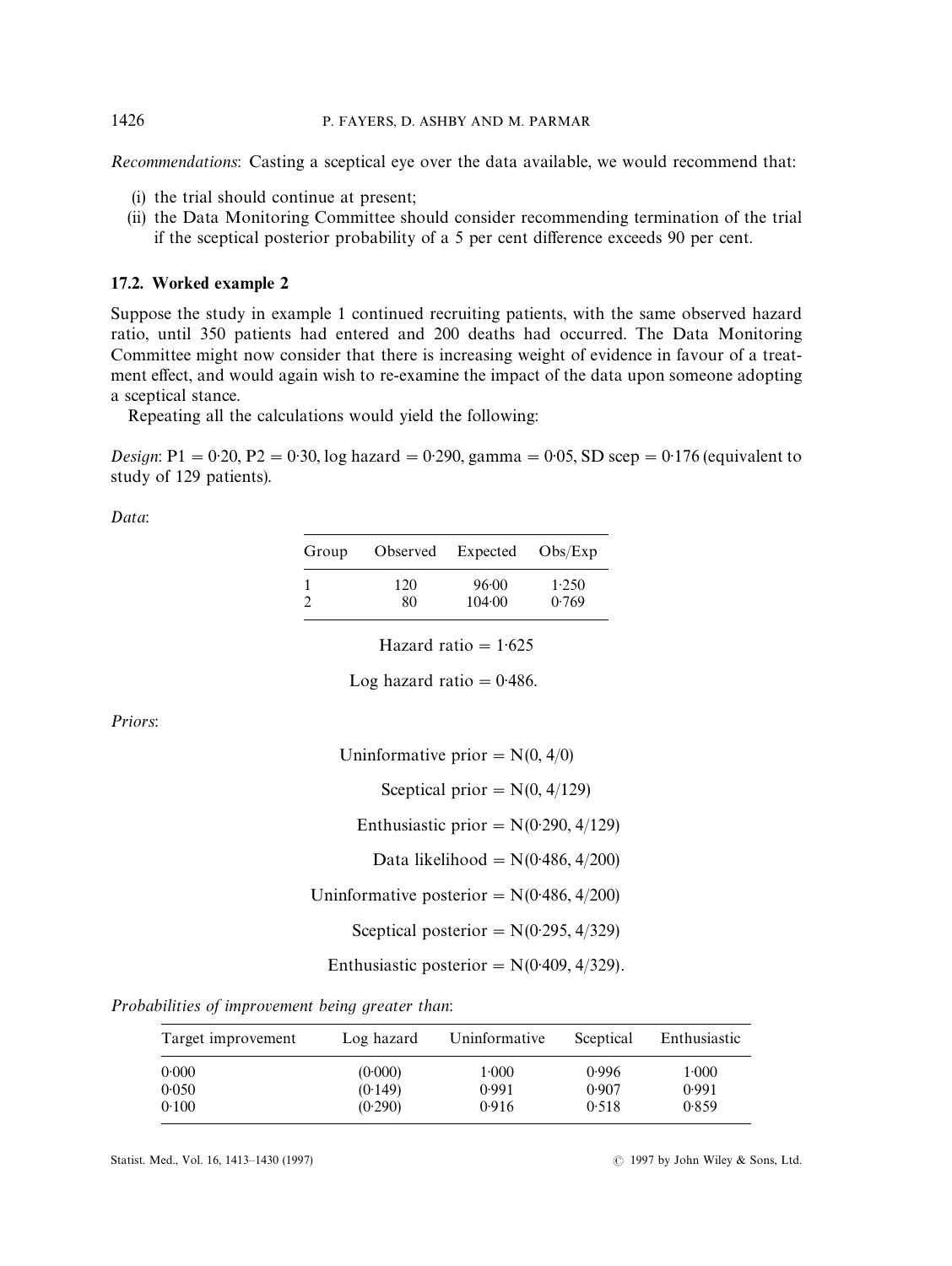*Interpretation*: We now see that a person who demanded an absolute change of 5 per cent in survival as the minimal worthwhile improvement, and who had a sceptical prior belief, would be likely to be convinced by the observed data, having a posterior probability of 90·7 per cent.

*Recommendations*: Casting a sceptical eye over the data available, we would recommend that the trial should cease recruitment of patients.

#### 17.3. Worked example 3

Another situation might arise in which early results make it appear as if there is no difference between the treatments. For example, one might have entered about half the patients and might have observed death rates which suggest that the two treatments are either equal or that the new treatment is inferior. Would it be worth continuing the trial? In the case of the OE02 trial, one should remember that we are seeking to establish whether there is a treatment advantage (equivalence is not of interest). Thus we might decide that we would consider early termination if even an enthusiast would agree that it is very unlikely that the new treatment could provide clinically worthwhile treatment benefit.

Suppose that the following situation were to occur during the monitoring of the clinical trial. In this case we have recruited 450 patients and observed 300 deaths, and these are divided almost equally between the two treatment groups. Is it worth continuing the trial?

Here, again, we assume that a 5 per cent difference in survival would be considered worthwhile.

*Data*:

| Group | Observed | Expected Obs/Exp |       |
|-------|----------|------------------|-------|
|       | 153      | $150-00$         | 1.020 |
|       | 147      | $150-00$         | 0.980 |

Hazard ratio  $= 1.041$ 

Log hazard ratio  $= 0.040$ .

*Priors*:

Uninformative prior  $=N(0, 4/0)$ 

Sceptical prior  $=N(0, 4/129)$ 

Enthusiastic prior  $=N(0.290, 4/129)$ 

Data likelihood  $=N(0.040, 4/300)$ 

Uninformative posterior  $= N(0.040, 4/300)$ 

Sceptical posterior  $=N(0.028, 4/429)$ 

Enthusiastic posterior  $=N(0.115, 4/429)$ .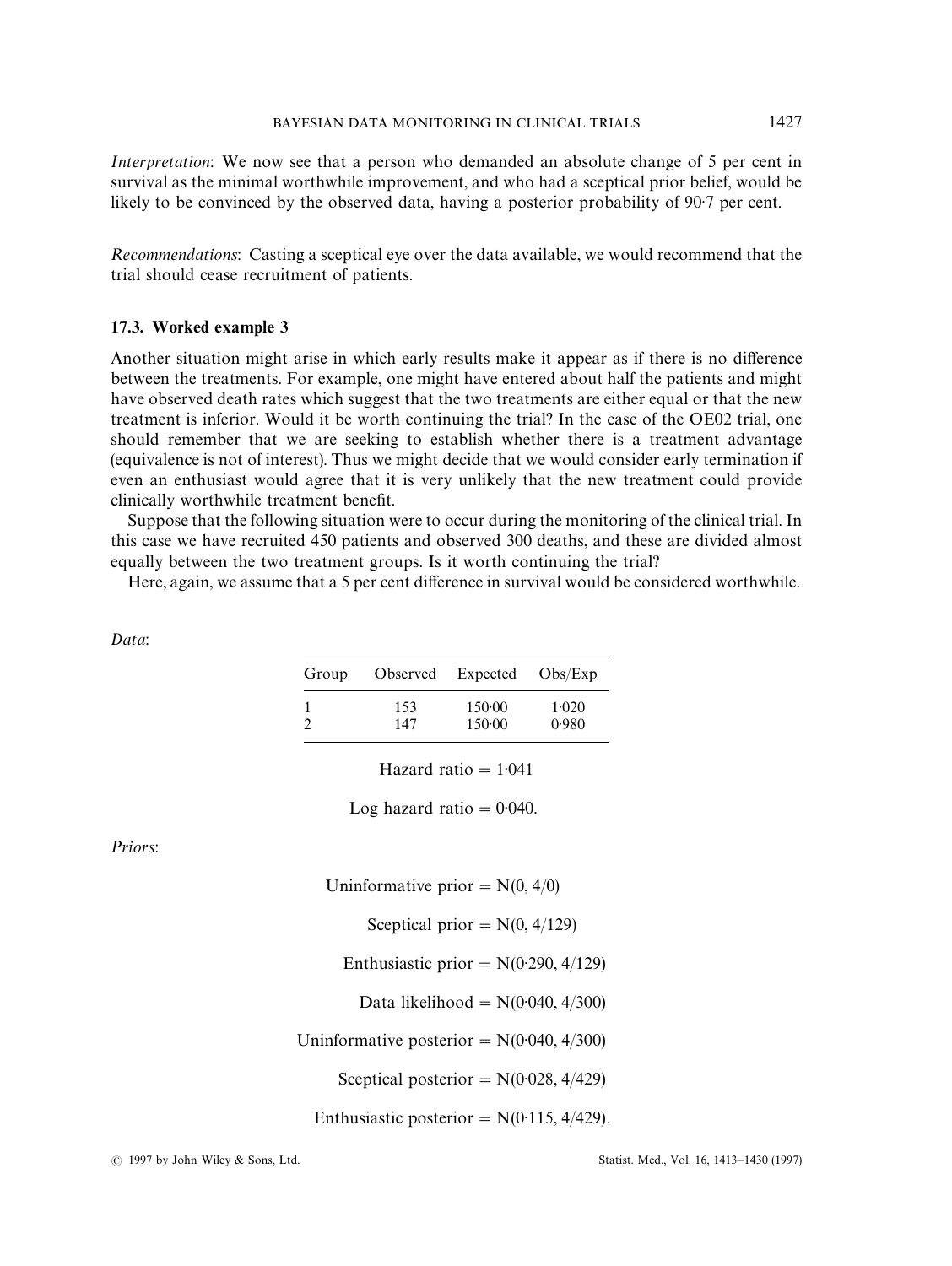| Target improvement | Log hazard | Uninformative | Sceptical | Enthusiastic |
|--------------------|------------|---------------|-----------|--------------|
| 0.000              | (0.000)    | 0.636         | 0.614     | 0.884        |
| 0.050              | (0.149)    | 0.172         | 0.105     | 0.362        |
| 0.100              | (0.290)    | 0.015         | 0.003     | 0.035        |

*Probabilities of improvement being greater than*:

*Interpretation*: Adopting the stance of an enthusiast, we find that there is only a small chance (36·2 per cent) that there could be a difference of 5 per cent or greater. Someone with a more open mind might prefer to use the 'uninformative' prior, which suggests that the chance is even smaller, at 17 per cent. A sceptic, of course, would feel that a probability of 10 per cent tends to confirm his prior beliefs. The probability of a 10 per cent improvement is especially unlikely.

*Recommendations*: Even an enthusiast would have to agree that the chance of a treatment advantage of 10 per cent is exceedingly slim, and that there is but a small chance of a 5 per cent improvement. Probably it would be a waste of resources if more patients were entered into the trial. The trial should be discontinued.

However, there may be reasons beyond the calculations presented here for the trial to continue. For example, if another related trial has recently reported a large effect in favour of chemotherapy then it may be decided to continue the current trial so as to refute (or confirm) this other result. Although in principle this could be modelled by introducing the data (likelihood) for this second trial as well, and amending the posterior distribution, in practice it might be felt that the decisions should be reached by discussion and the application of informed value judgement by the Data Monitoring Committee. As always, other considerations, whether wider statistical ones or non-statistical, might lead to a decision other than that suggested by a formal statistical stopping rule.

#### 18. CONCLUSION

Bayesian monitoring, as illustrated here, is very simple to implement. It helps to put into perspective one major inherent problem in the early termination of trials, namely the risk that the results will be regarded by sceptical clinicians as inconclusive. Thus it should help to ensure that trials only stop early when the results to date are sufficiently conclusive. Furthermore, our experience has been that in this context clinicians find Bayesian concepts intuitively appealing; the idea of collecting sufficient data to convince not only enthusiasts but both those with open minds, and sceptics too, accords with most clinicians' experience of research and the introduction of new drugs.

The methods described in this paper were initially tested retrospectively on the MRC randomized trials of misonidazole for head and neck cancer,<sup>1</sup> neutron therapy for pelvic cancer,<sup>1</sup> and chemotherapy for osteosarcoma.<sup>20</sup> Following the successful application of the methodology, the Bayesian approach for monitoring was adopted for prospective use on the two MRC trials of continuous hyperfractionated accelerated radiotherapy (CHART) for head and neck cancer and bronchus cancer,<sup>1,2</sup> and the on-going MRC oesophageal cancer trial (OE02) that provided basis of the hypothetical worked examples. Our experience to date leads us to recommend these procedures for more general application in monitoring of randomized controlled trials.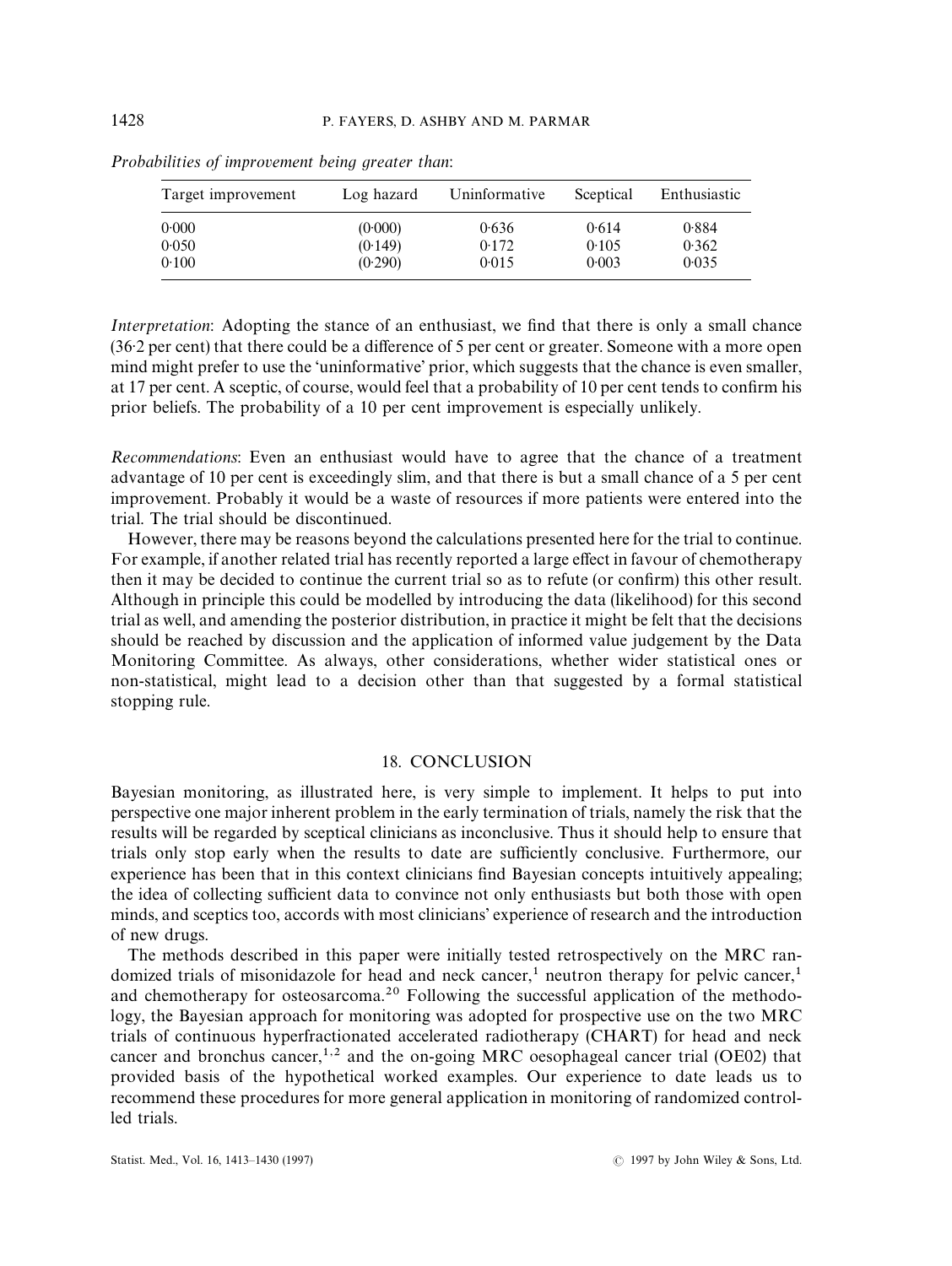#### BAYESIAN DATA MONITORING IN CLINICAL TRIALS 1429

It is, perhaps, also worth finishing on a cautionary note. Bayesian analyses, like any other statistical calculations relating to stopping rules, provide information which should be considered within the more general context of the impact of early termination of a trial. There may be many reasons for deciding to ignore the calculations of posterior probabilities, and to continue recruiting patients to the trial. For example, there many be considerations concerning other endpoints such as toxicity, quality of life, and cost. Also, if a trial is stopped prematurely, some readers may regard the results as dubious and less convincing whatever approach is used; in effect, they may have an additional scepticism which they apply to all trials which are stopped early. Perhaps this trial may contribute to meta-analyses or overviews. If a trial is terminated permaturely, it may become difficult to later launch a confirmatory study. Thus one should never blindly and naively use Bayesian or any other monitoring in isolation and without full consideration of the implications.

Nevertheless, we believe that the Bayesian approach presented here makes explicit many of the issues involved in the monitoring of trials, and because of this it deserves to be more widely used.

#### ACKNOWLEDGEMENTS

This paper was motivated by the MRC Data Monitoring Committee for the oesophageal trial (OE02), and we would like to thank the clinical members Professor W. Duncan and Dr. J. Dark, and the clinical coordinator Dr. D. J. Girling.

## REFERENCES

- 1. Spiegelhalter, D. J., Freedman, L. S. and Parmar, M. K. B. 'Bayesian approaches to randomised trials', *Journal of the Royal Statistical Society*, *Series A*, 157, 357*—*416 (1994).
- 2. Parmar, M. K. B., Spiegelhalter, D. J. and Freedman, L. S. 'The CHART trials: Bayesian design and monitoring in practice', *Statistics in Medicine*, 13, 1297*—*1312 (1994).
- 3. Abrams, K., Ashby, D. and Errington, D. 'Simple Bayesian analysis in clinical trials: a tutorial', *Controlled Clinical Trials*, 15, 349-359 (1994).
- 4. Freedman, L. S. and Spiegelhalter, D. J. 'Application of Bayesian statistics to decision making during a clinical trial', *Statistics in Medicine*, 11, 23*—*25 (1992).
- 5. Freedman, L. S. and Spiegelhalter, D. J. 'Comparison of Bayesian with group sequential methods for monitoring clinical trials', *Controlled Clinical Trials*, 10, 357–367 (1989).
- 6. Freedman, L. S. and Spiegelhalter, D. J. 'The assessment of subjective opinion and its use in relation to stopping rules for clinical trials', *Statistician*, 32, 153*—*160 (1983).
- 7. Pocock, S. J. *Clinical Trials: A Practical Approach*, Wiley, Chichester, 1983.
- 8. Pocock, S. J. 'Interim analyses for randomised clinical trials: the group sequential approach', *Biometrics*, 38, 153*—*162 (1982).
- 9. Fayers, P. M., Cook, P. A., Machin, D., Donaldson, N., Whitehead, J., Ritchie, R., Oliver, R. T. D. and Yuen, P. 'On the development of the Medical Research Council trial of alpha-interferon in metastatic renal carcinoma', *Statistics in Medicine*, 13, 2249*—*2260 (1994).
- 10. ICRF Clinical Trial Service Unit. *ISIS 3 Protocol*, CTSU, Radcliffe Infirmary, Oxford UK, 1989.
- 11. Parmar, M. K. B. and Machin, D. 'Monitoring clinical trials *—* experience of and proposals under consideration by the Cancer Therapy Committee of the British Medical Research Council', *Statistics in Medicine*, 12, 495*—*504 (1993).
- 12. O'Brien, P. C. and Fleming, T. R. 'A multiple testing procedure for clinical trials', *Biometrics*, 35, 549*—*556 (1979).
- 13. Berry, D. A. 'A case for Bayesianism in clinical trials', *Statistics in Medicine*, 12, 1377*—*1393 (1993).
- 14. Fayers, P. M. and Machin, D. 'Sample size: how many patients are necessary?', *British Journal of Cancer*, 72, 1*—*9 (1995).
- 15. Machin, D. and Campbell, M. J. *Statistical Tables for the Design of Clinical Trials*, Blackwell Scientific Publications, Oxford, 1987.